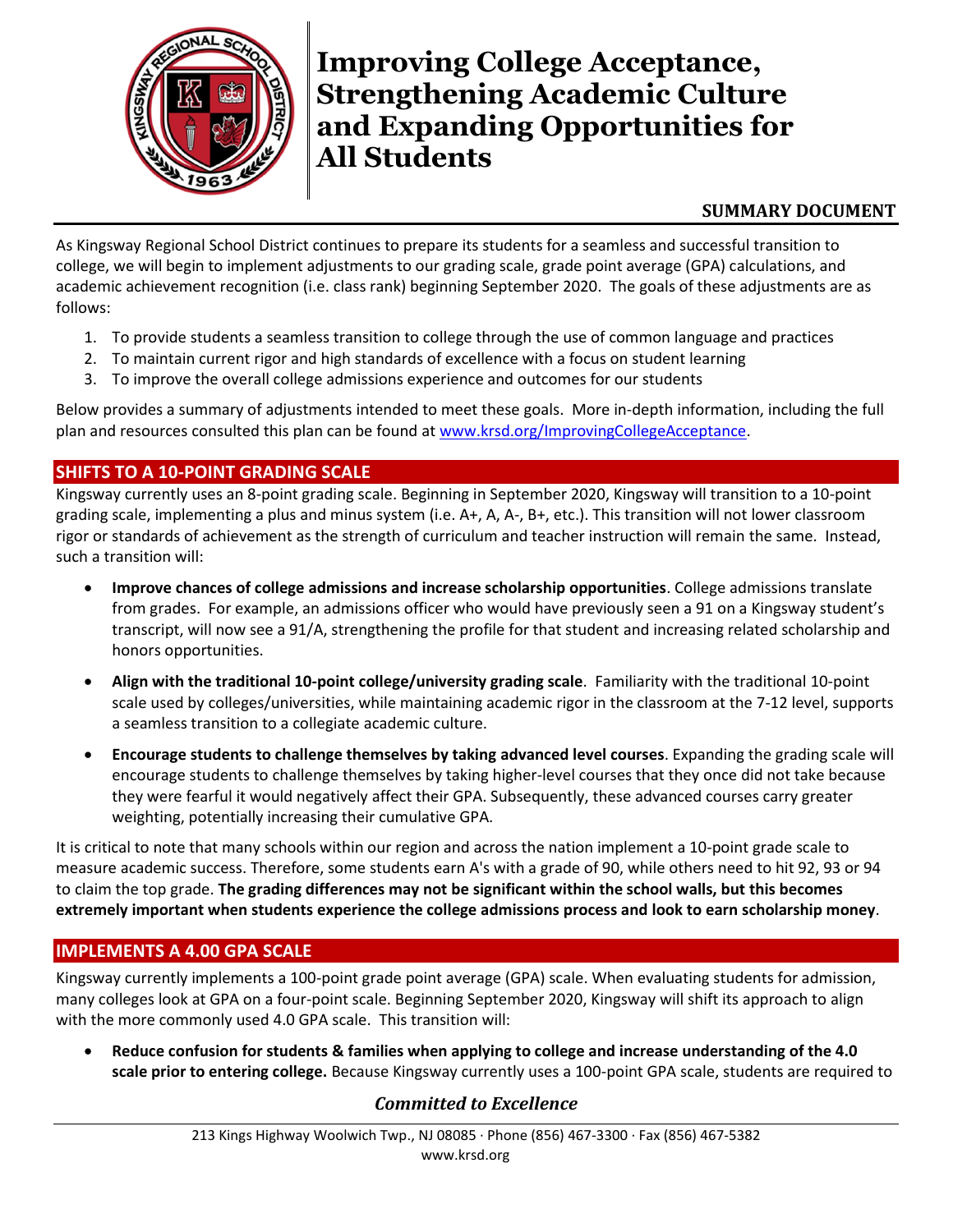convert their GPA to the 4.0 scale when applying to colleges, which has been reported as being confusing by our families. Additionally, the National Association of Collegiate Athletic Association (NCAA) calculates GPA on a 4.0 scale and sets a specific GPA to determine eligibility for Division I and Division II athletes.

- **Continue to provide added weight to Honors or Advanced Placement (AP) courses to reflect course rigor.**  Within the 4.0 GPA scale, Honors courses will receive additional weighting of .5 (4.5) while AP courses will receive additional weighting of 1.0 (5.0), continuing our commitment to high standards and rewarding students for challenging their learning.
- **Align with our adjustment to a 10-point grading scale.** [See conversion](https://www.krsd.org/Page/1646) table here.

Conversion to a 10-point grading scale that is in line with a 4.0 GPA reporting, **Kingsway will position its students up to be more competitive during the college admissions process when compared to those around the nation**. Additionally, more scholarship opportunities for both academic and athletic ambitions will expand.

### **SHIFTS AWAY FROM PUBLISHING CLASS RANK**

Kingsway recognizes the importance of rigorous, challenging coursework, a diversified learning experience, and the personal and emotional growth of every student. Beginning September of 2020, Kingsway will no longer rank its students numerically from best to worst based on academic achievement. This shift away from publishing class rank does not negate our commitment to the values noted above but rather our recognition that ranking students may be detrimental to their college admission opportunities. Our rationale for moving away from this practice is below.

- **The differences in GPA among high-achieving students are often statistically insignificant, placing our students at a disadvantage.** Often, students ranked at the top of the class are within one-hundredth of a point. For example, we have found that a student with a 92% (A) weighted GPA did not fall within the top 35 percent. College admissions officers quickly review a student's academic profile (GPA, number of advanced level courses, rank (if published), and test scores) before they fully read the application. Rank, therefore, serves as a cut and dry way for colleges to determine competitiveness within their applicant pool. As a result, even high achieving students may be overlooked for admission to colleges or for scholarship consideration due to their rank.
- **There is a misconception that high schools must use class rank for the college admissions process.** A large number of high schools across the nation do not rank their students. Therefore, many colleges have stopped requiring it as part of admissions process. Highly competitive colleges publicize a holistic approach to their admissions process. Important factors for colleges include the rigor of the academic program, GPA, SAT and ACT scores, essay or writing samples, and counselor/teacher recommendations. When rank is not provided, a student's application is evaluated based on these factors rather than rank.
- **Many Kingsway students report elevated levels of anxiety and stress related to the positioning that occurs when calculating class rank.** Rather than enrolling in courses that students are interested in exploring, some students focus their attention on selecting courses with the greatest "weight" strictly because of the class rank calculation.

It is important to note **that Kingsway will continue to maintain class rank internally**. Therefore, if class rank or a decile ranking is *required* by an institution or for a specific scholarship, students and/or parents may inquire through the guidance supervisor. It is also important to mention that high schools that have eliminated class rank report no adverse effect for their students when it comes to the college admissions process or to the awarding of scholarships.

*Committed to Excellence*